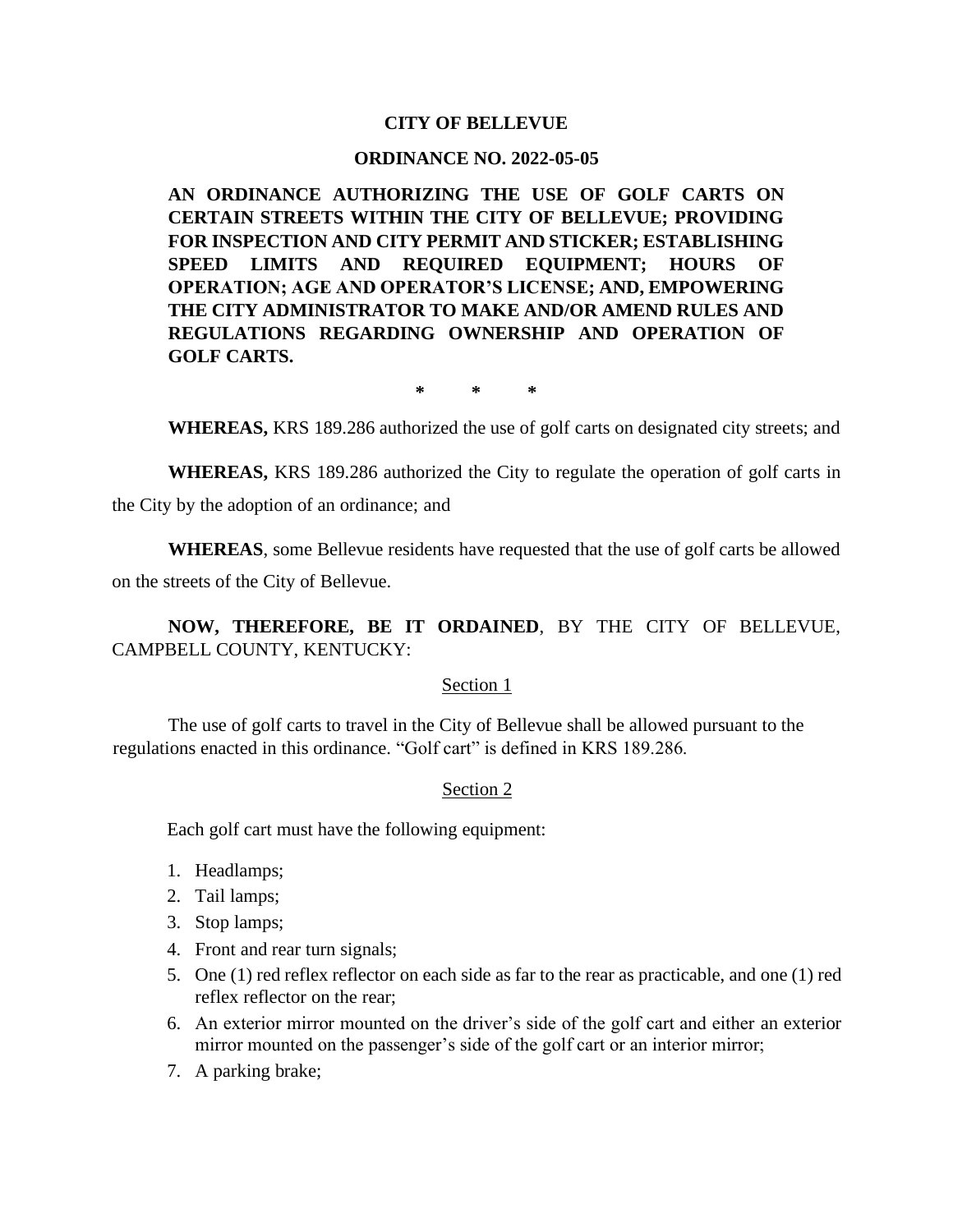- 8. For each seat, a seatbelt assembly that conforms to the federal motor vehicle safety standard provided in 49 C.F.R. sec 571.209;
- 9. A horn that meets the requirements of KRS 189.080;
- 10. A slow-moving vehicle emblem in compliance with KRS 189.820; and,

# Section 3

The owner of a golf cart shall be required to:

- 1. Have the golf cart inspected by the Campbell County Sheriff;
- 2. Obtain a permit and windshield sticker from the City of Bellevue for a fee of twentyfive (\$25.00) dollars each year. The permit and sticker are valid from May  $1<sup>st</sup>$ of each year to April 30<sup>th</sup> of each year. The golf cart must display the sticker on its windshield; and,
- 3. Insure the golf cart in compliance with KRS 304.39-080 and proof of insurance shall be inside the golf cart at all times.

## Section 4

A person may operate a golf cart on a public roadway only if:

- 1. The golf cart does not exceed a speed of twenty-five (25) miles per hour;
- 2. The golf cart is only operated on streets with a posted speed limit twenty-five (25) per hour or less;
- 3. A golf cart operator may not cross an intersection where the intersecting roadway has a posted speed limit of more than thirty-five (35) miles per hour or more;
- 4. The golf cart operator must have a valid operator's license, and must have said valid operator's license in their possession;
- 5. The head lights and taillights are illuminated during operation.

# Section 5

The golf cart and its occupants must comply with the Noise Ordinance of the City of Bellevue.

### Section 6

Any person operating a golf cart on a public road shall be subject to the traffic regulations of KRS Chapter 189.

### Section 7

A golf cart may only be parked on hard surface pavement in parking spaces and in parking spaces designated by the City in its parks. It may not be parked on City sidewalks.